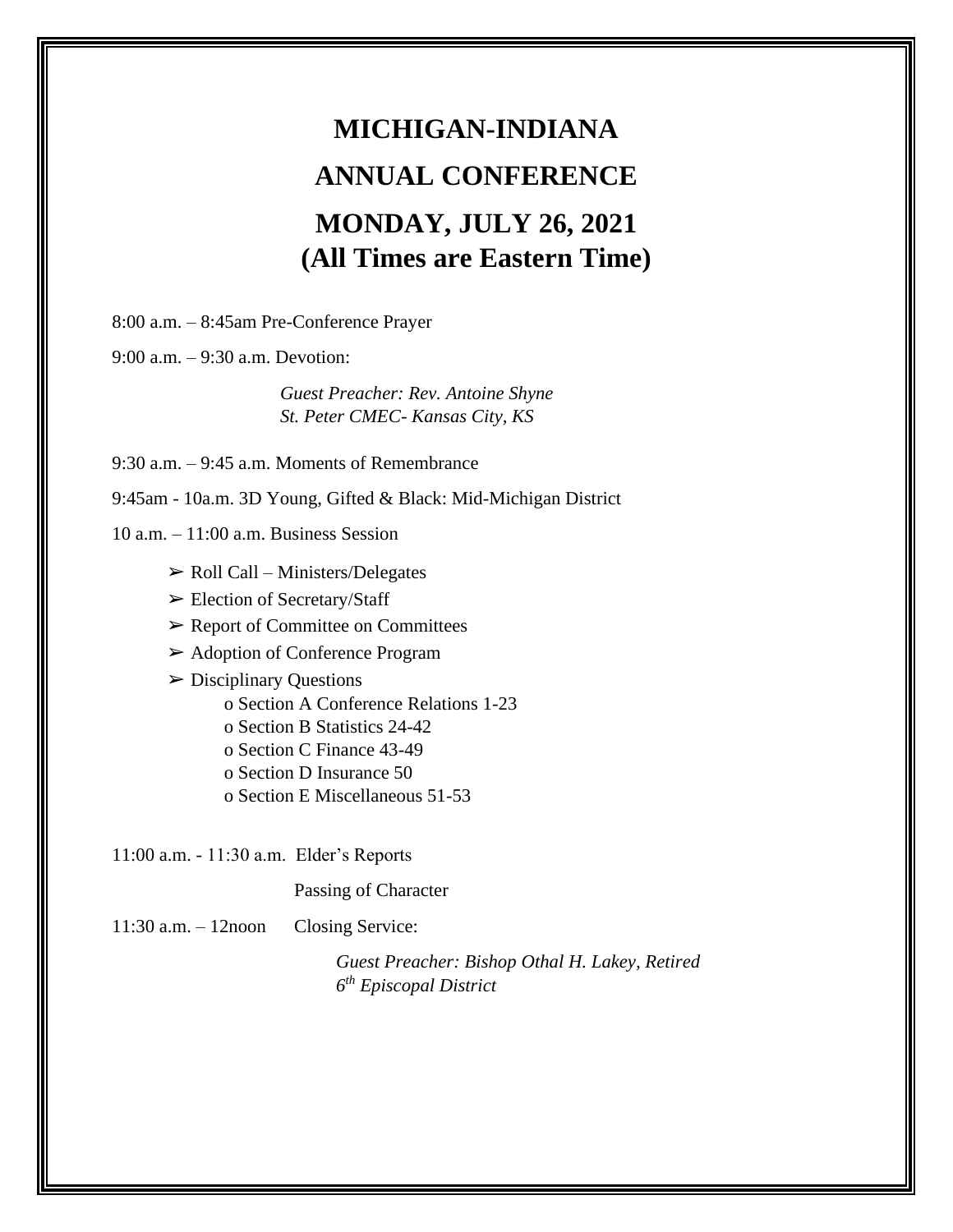### **TUESDAY, JULY 27, 2021**

7:00 p.m. – 7:15 p.m. Devotion

7:15 p.m.-7:30 p.m. 3D Young, Gifted & Black: Gary District

7:30 p.m. – 8:45 p.m. Business Session

Reports:

➢ Treasurer

 $\triangleright$  Missionary

 $\Sigma$  Lay

➢ Ministers Spouses

➢ Stewardess

 $\triangleright$  Young Adults

Next Conferences

Report of Joint Board

Passing of Budget

8:45p.m. - 9:00 p.m. 3D Young, Gifted & Black: Detroit District

9p.m. Communion/Commission

*Guest Preacher: Rev. Frederick Braddock, Presiding Elder Elberton-Gainesville District*

Installation of Conference Officers

Pastoral Appointments

Closing Prayer

Benediction